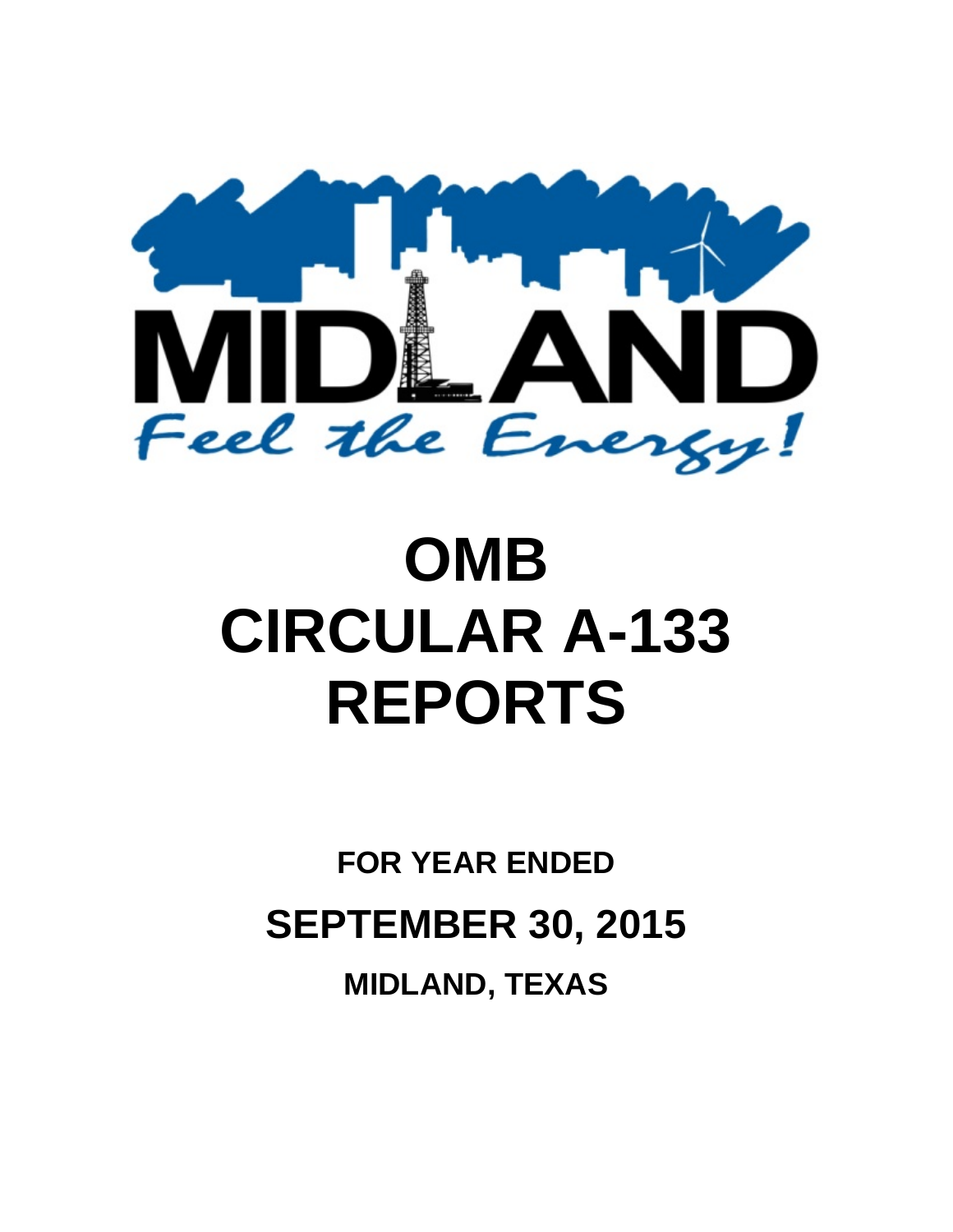# CITY OF MIDLAND, TEXAS

# OMB CIRCULAR A-133 REPORTS

FOR YEAR ENDED SEPTEMBER 30, 2015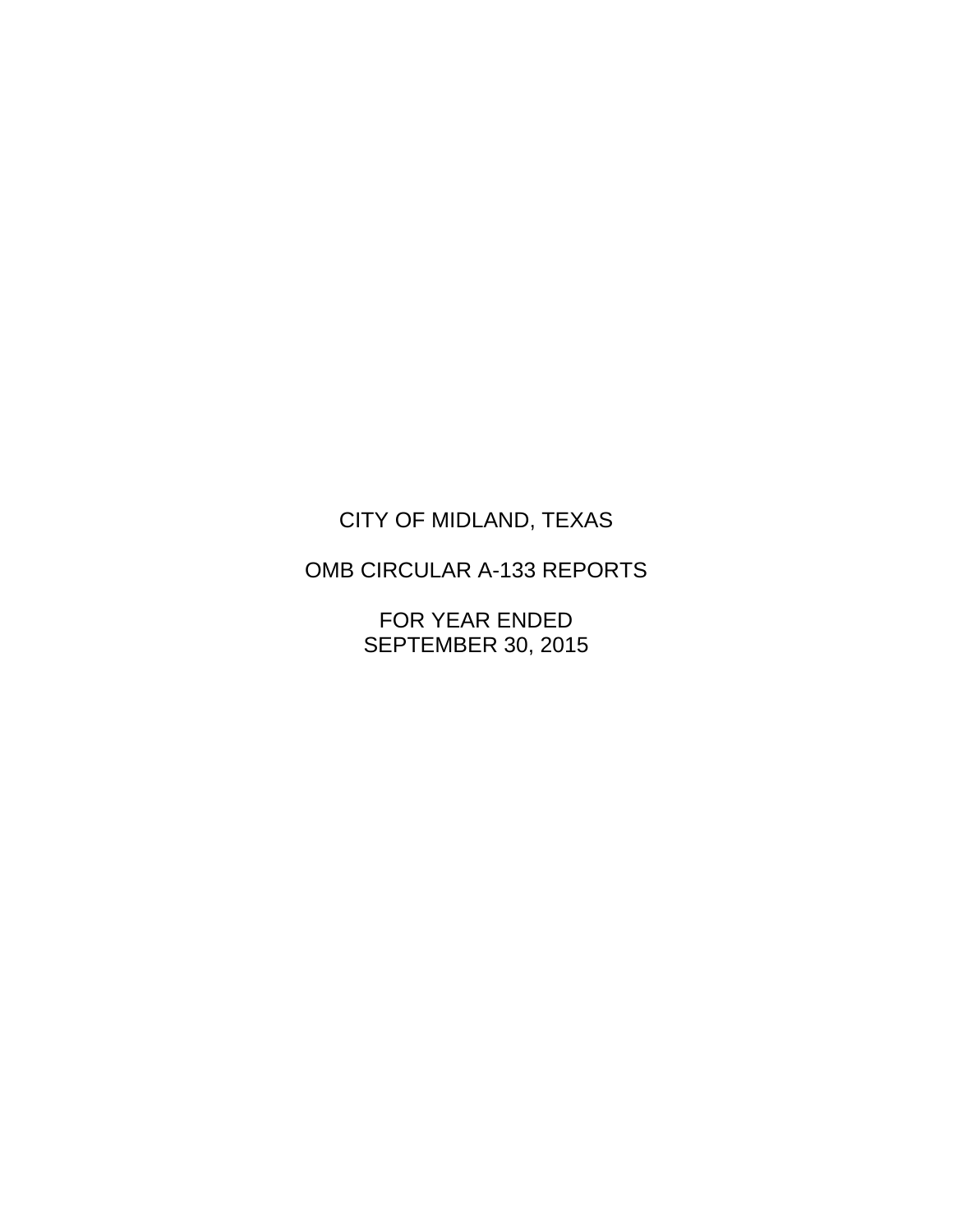## CITY OF MIDLAND, TEXAS OMB CIRCULAR A-133 REPORTS YEAR ENDED SEPTEMBER 30, 2015

# TABLE OF CONTENTS

| Page                                                                                                                                                                                                                      |     |
|---------------------------------------------------------------------------------------------------------------------------------------------------------------------------------------------------------------------------|-----|
| Schedule of Expenditures of Federal Awards for the Year                                                                                                                                                                   |     |
|                                                                                                                                                                                                                           |     |
| Independent Auditors' Report on Internal Control Over<br>Financial Reporting and on Compliance and Other<br>Matters Based on an Audit of Basic Financial Statements<br>Performed in Accordance with Government Auditing   | _ 5 |
| Independent Auditors' Report on Compliance for Each Major Program;<br>Report on Internal Control over Compliance: and Report on Schedule of<br>Expenditures of Federal Awards Required by OMB Circular, Audits of States, |     |
|                                                                                                                                                                                                                           |     |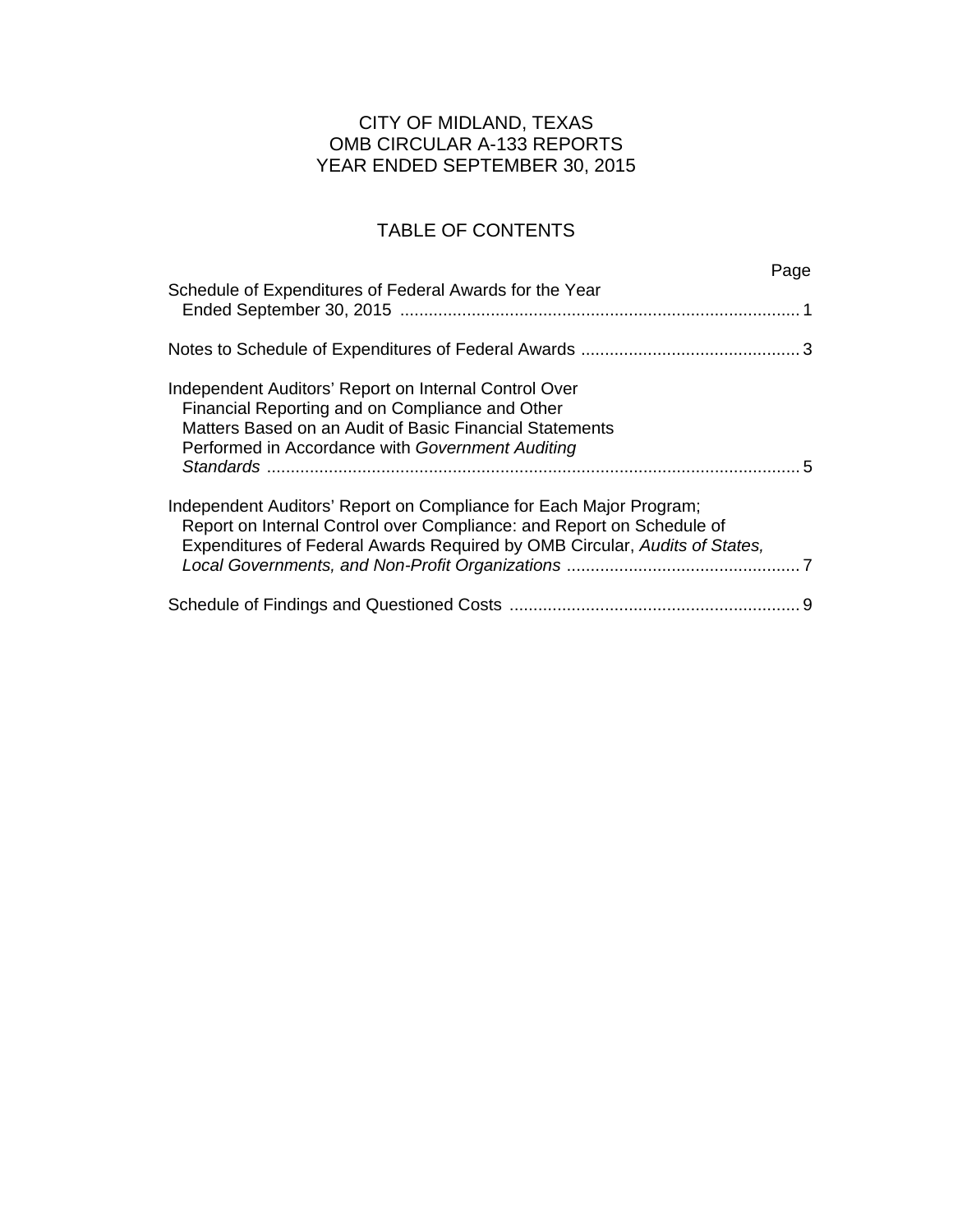#### CITY OF MIDLAND, TEXAS Schedule of Expenditures of Federal Awards For the Year Ended September 30, 2015

|                                                                                                                                                                                                                                                                                                |                       |                                         | Total                             |              |
|------------------------------------------------------------------------------------------------------------------------------------------------------------------------------------------------------------------------------------------------------------------------------------------------|-----------------------|-----------------------------------------|-----------------------------------|--------------|
| Federal Grantor/Pass-Through Grantor/<br>Program Title                                                                                                                                                                                                                                         | <b>CFDA</b><br>Number | Pass-Through<br><b>Grantor's Number</b> | Program or<br><b>Award Amount</b> | Expenditures |
| U.S. Department of Housing and Urban Development                                                                                                                                                                                                                                               |                       |                                         |                                   |              |
| Direct Programs:                                                                                                                                                                                                                                                                               |                       |                                         |                                   |              |
| <b>Community Development Block Grants/Entitlement Grants</b>                                                                                                                                                                                                                                   | 14.218                | N/A                                     | 743,626                           | 232,342      |
| <b>Community Development Block Grants/Entitlement Grants</b><br><b>Community Development Block Grants/Entitlement Grants</b>                                                                                                                                                                   | 14.218<br>14.218      | N/A<br>N/A                              | 730,276<br>656,282                | 462,748      |
|                                                                                                                                                                                                                                                                                                |                       | Subtotal 14.218                         | 2,130,184                         | 695,090      |
| Economic Development Initiative-Special Projects Grant                                                                                                                                                                                                                                         | 14.251                | N/A                                     | 190,000                           |              |
|                                                                                                                                                                                                                                                                                                |                       | Subtotal 14.251                         | 190,000                           |              |
| Total U.S. Department of Housing and Urban Development<br><b>Direct Programs</b>                                                                                                                                                                                                               |                       |                                         | 2,320,184                         | 695,090      |
| Pass - Through Texas Department of Housing and Community Affairs<br><b>HOME Program</b>                                                                                                                                                                                                        |                       |                                         |                                   |              |
| HOME Investment Partnerships Program                                                                                                                                                                                                                                                           | 14.239                | M-12-SG-48-0100                         | 249,600                           | 60,000       |
| HOME Investment Partnerships Program                                                                                                                                                                                                                                                           | 14.239                | M-12-SG-48-0100                         | 200,000                           |              |
|                                                                                                                                                                                                                                                                                                |                       | Subtotal 14.239                         | 449,600                           | 60,000       |
| Total U.S. Department of Housing and Urban Development Direct<br>and Pass-Through Programs                                                                                                                                                                                                     |                       |                                         | 2,769,784                         | 755,090      |
| U.S. Department of Justice<br>Direct Programs:                                                                                                                                                                                                                                                 |                       |                                         |                                   |              |
| Bulletproof Vest Partnership Program                                                                                                                                                                                                                                                           | 16.607                | N/A                                     | 8,584                             | 7,947        |
|                                                                                                                                                                                                                                                                                                |                       | Subtotal 16.607                         | 8,584                             | 7,947        |
|                                                                                                                                                                                                                                                                                                |                       |                                         |                                   |              |
| Justice Assistance Grant 2014                                                                                                                                                                                                                                                                  | 16.738                | N/A                                     | 31,423                            | 31,423       |
| Justice Assistance Grant 2015                                                                                                                                                                                                                                                                  | 16.738                | N/A<br>Subtotal 16.738                  | 26,966<br>58,389                  | 31,423       |
|                                                                                                                                                                                                                                                                                                |                       |                                         |                                   |              |
| Equitable Sharing Program (Federal Seizure Fund)                                                                                                                                                                                                                                               | 16.922                | N/A                                     | 171,545                           | 62,834       |
|                                                                                                                                                                                                                                                                                                |                       | Subtotal 16.922                         | 171,545                           | 62,834       |
| <b>Congressionally Recommended Awards</b>                                                                                                                                                                                                                                                      | 16.753                | N/A                                     | 325,000                           | 299,938      |
|                                                                                                                                                                                                                                                                                                |                       | Subtotal 16.753                         | 325,000                           | 299,938      |
| Total U.S. Department of Justice Direct Programs                                                                                                                                                                                                                                               |                       |                                         | 563,518                           | 402,142      |
| Department of Transportation Federal Aviation Administration<br>Direct Programs:                                                                                                                                                                                                               |                       |                                         |                                   |              |
| Project No. 3-48-0150-054-13<br>Rehab Emergency Perimeter Road and Access Gates<br>Northwest Taxilane Extension<br>Airfield Security Access Control Upgrade<br>Construct Runway 16R Run Up Apron<br>Wildlife Hazard Management Plan<br>Aifield Lighting Cabling Replacement & Airfield Signage | 20.106                | N/A                                     | 3,404,500                         | 621,810      |
| Rehab Entrance Road Pavement and Guidance Signage                                                                                                                                                                                                                                              |                       |                                         |                                   |              |
| Total Department of Transportation Federal Aviation Administration                                                                                                                                                                                                                             |                       | Subtotal 20.106                         | 3,404,500                         | 621,810      |
|                                                                                                                                                                                                                                                                                                |                       |                                         |                                   |              |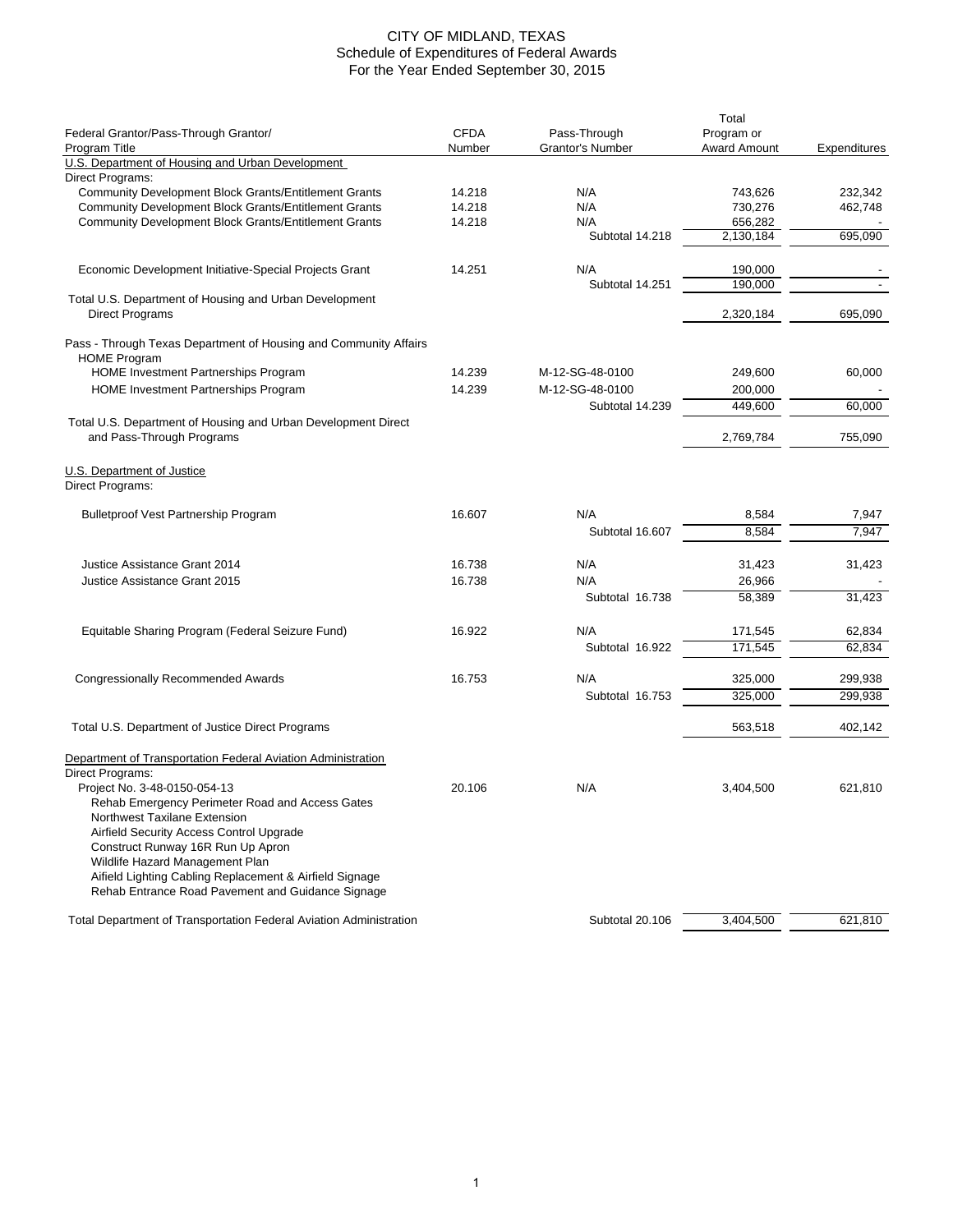#### CITY OF MIDLAND, TEXAS Schedule of Expenditures of Federal Awards For the Year Ended September 30, 2015

| Federal Grantor/Pass-Through Grantor/<br>Program Title                                                   | <b>CFDA</b><br>Number | Pass-Through<br><b>Grantor's Number</b> | Total<br>Program or<br>Award Amount | Expenditures    |
|----------------------------------------------------------------------------------------------------------|-----------------------|-----------------------------------------|-------------------------------------|-----------------|
| Pass-through Texas Department                                                                            |                       |                                         |                                     |                 |
| of Transportation:                                                                                       |                       |                                         |                                     |                 |
| State and Community Highway Safety                                                                       | 20.600                | 2014-Midland-S-1YG-0026                 | 9,516                               | 5,786           |
|                                                                                                          |                       | Subtotal 20,600                         | 9.516                               | 5,786           |
| Total U.S. Department of Transportation Pass-Through Programs                                            |                       |                                         | 9,516                               | 5,786           |
| Total U.S. Department of Transportation Direct and Pass-Through Programs                                 |                       |                                         | 9,516                               | 5,786           |
| U.S. Department of Health and Human Services<br>Pass - Through Texas Department of State Health Services |                       |                                         |                                     |                 |
| Public Health Emergency Preparedness                                                                     | 93.069                | 2015-001271-00                          | 111,045                             | 93.732          |
| Public Health Emergency Preparedness                                                                     | 93.069                | 2016-001271-00                          | 111,045                             | 4,384           |
|                                                                                                          |                       | Subtotal 93,069                         | 222.090                             | 98.116          |
| <b>Immunization Grants</b>                                                                               | 93.268                | 2015-001273-00                          | 66,899                              | 71,379          |
| <b>Immunization Grants</b>                                                                               | 93.268                | 2016-001273-00                          | 66,899                              | 11,939          |
| Immunization Grants-Refugee                                                                              | 93.268                | 2015-001299-00                          | 19,789                              | 30,626          |
| Immunization Grants-Refugee                                                                              | 93.268                | 2016-001299-00                          | 27,559                              | 309             |
|                                                                                                          |                       | Subtotal 93.268                         | 181,146                             | 114.253         |
| Medicaid Administrative Claiming                                                                         | 93.778                | 529-13-0033-00001                       |                                     | 38,447          |
|                                                                                                          |                       | Subtotal 93.778                         |                                     | 38.447          |
| Total U.S. Department of Health and Human Services                                                       |                       |                                         |                                     |                 |
| Pass-Through Programs                                                                                    |                       |                                         | 403.236                             | 250.816         |
| <b>Executive Office of the President</b>                                                                 |                       |                                         |                                     |                 |
| High Intensity Drug Trafficking Areas (HIDTA) 2013                                                       | 95.001                | N/A                                     | 155,832                             | 63,775          |
| High Intensity Drug Trafficking Areas (HIDTA) 2014                                                       | 95.001                | N/A                                     | 172,400                             | 82,921          |
| High Intensity Drug Trafficking Areas (HIDTA) 2015                                                       | 95.001                | N/A                                     | 154,800                             |                 |
| Total Executive Office of the President                                                                  |                       | Subtotal 95.001                         | 328,232                             | 146,696         |
| Department of Homeland Security<br>Pass-through Texas Department<br>of Public Safety:                    |                       |                                         |                                     |                 |
| <b>Emergency Management Performance Grant</b>                                                            | 97.042                | 14TX-EMPG-763                           | 64,737                              | 26,202          |
| Total Department of Homeland Security Pass-Through Programs                                              |                       |                                         | 64,737                              | 26,202          |
| <b>Total Federal Expenditures</b>                                                                        |                       |                                         | 7,543,523<br>\$                     | 2,208,542<br>\$ |

See accompanying Notes to the Schedule of Expenditures of Federal Awards.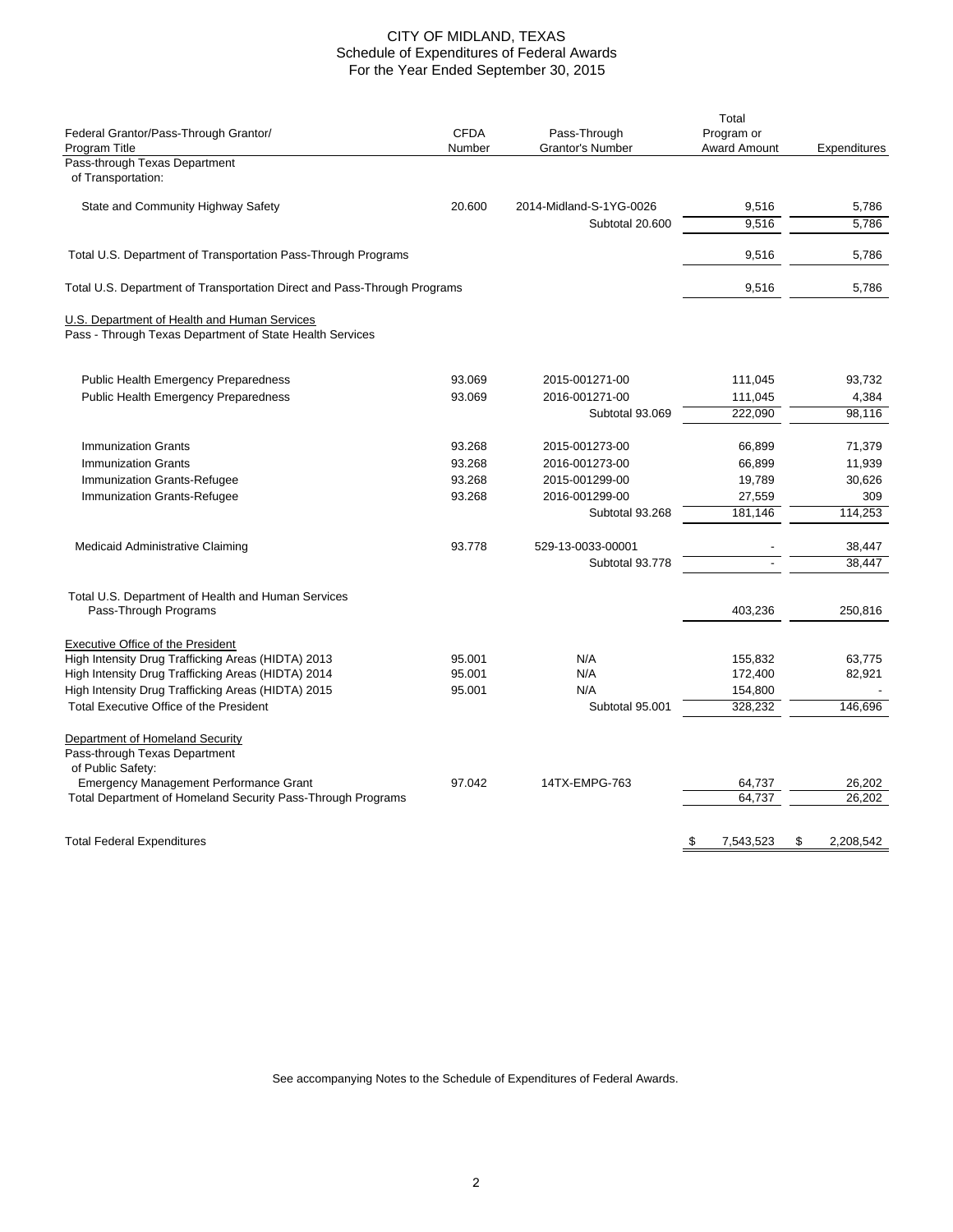## **CITY OF MIDLAND, TEXAS NOTES TO SCHEDULE OF EXPENDITURES OF FEDERAL AWARDS**

## **SEPTEMBER 30, 2015**

- 1. **General**. The accompanying Schedule of Expenditures of Federal Awards presents the activity of all federal award programs of the City of Midland, Texas. The City of Midland reporting entity is defined in Note 1 to the City's basic financial statements. Federal awards received directly from federal agencies and federal awards passed through other government agencies are included on the schedule. Grant expenditures that exceed the program or award amount for a grant include expenditures incurred as a result of program income generated by the program.
- 2. **Basis of Accounting**. The accompanying Schedule of Expenditures of Federal Awards is presented using the modified accrual basis of accounting, except for the Airport Improvement Program, which is accounted for using the accrual basis of accounting. Both basis of accounting are described in Note 1 to the City's basic financial statements.
- 3. **Relationship to Basic Financial Statements**. A reconciliation of Federal expenditures as reported as intergovernmental revenue in the City's basic financial statements and the accompanying Schedule of Expenditures of Federal Awards is presented below:

| <b>General Fund:</b>                                  |                 |             |
|-------------------------------------------------------|-----------------|-------------|
| Amount per City's basic financial statements          | \$1,071,450     |             |
| Plus: Health program income                           | 34,864          |             |
| Adjustments to prior year accruals                    | (54, 228)       |             |
| Less: State awards                                    | (218, 295)      |             |
| Non-grant intergovernmental revenue                   | <u>(36,406)</u> |             |
| <b>Total General Fund</b>                             |                 | 797,385     |
| <b>Special Revenue Funds:</b>                         |                 |             |
| <b>Community Development Fund</b>                     | 435,109         |             |
| Plus: Program income                                  | 172,533         |             |
| Plus: Adjustment to accrual                           | 87,488          |             |
| <b>Total Special Revenue Funds:</b>                   |                 | 695,090     |
| Department of Justice Grant Fund                      | 31,422          |             |
| Plus: Interest earnings expended                      |                 |             |
| Total                                                 |                 | 31,423      |
| <b>Federal Police Special Purposes Fund</b>           |                 | 62,834      |
| Enterprise Fund:                                      |                 |             |
| <b>Airport Fund</b>                                   |                 | 621,810     |
| Amount per Schedule of Expenditures of Federal Awards |                 | \$2,208,542 |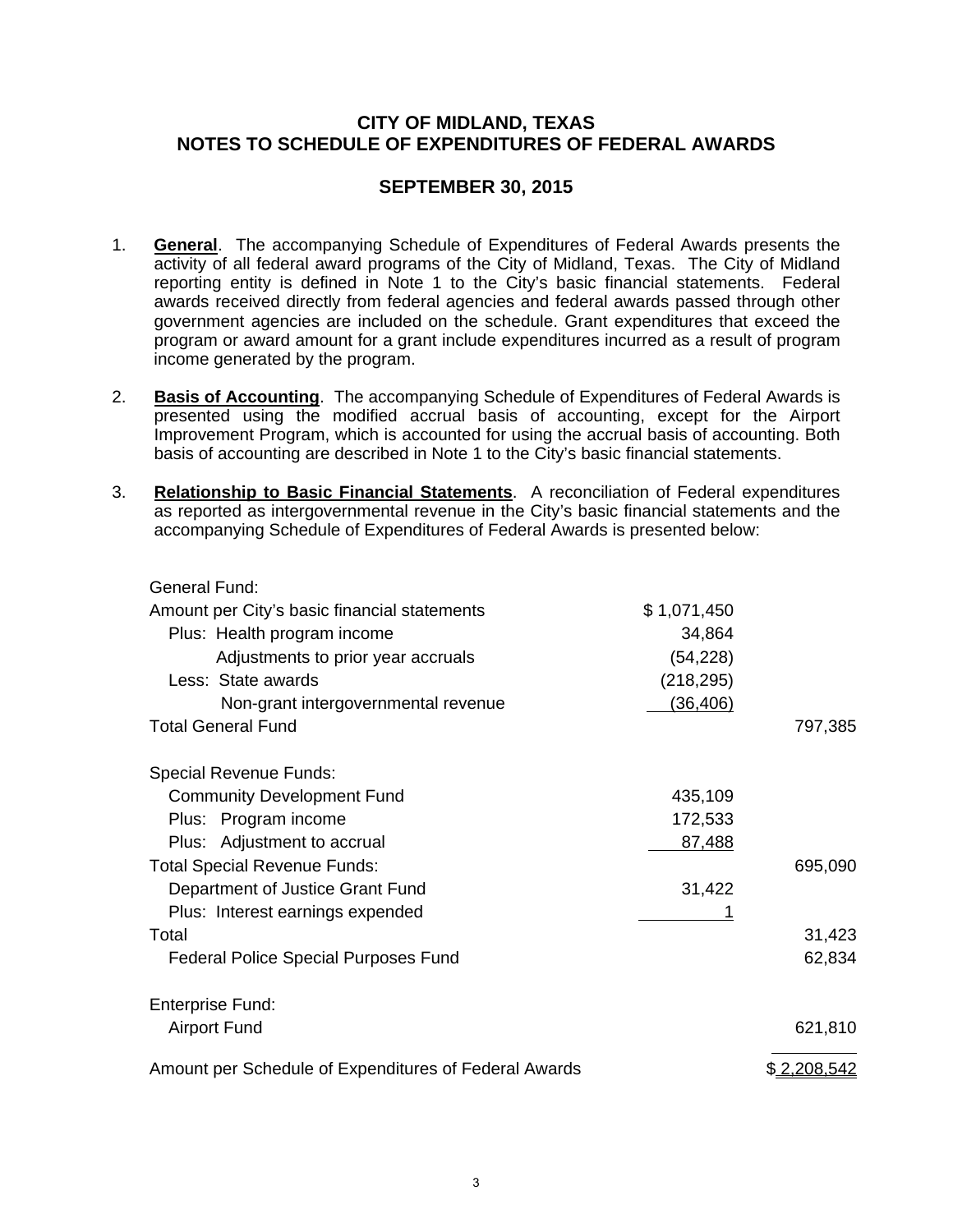## **CITY OF MIDLAND, TEXAS NOTES TO SCHEDULE OF EXPENDITURES OF FEDERAL AWARDS**

### **SEPTEMBER 30, 2015**

- 4. **Relationship to Federal Financial Reports**. Amounts reported in the accompanying schedule agree with the amounts reported in the related Federal financial reports except for Federal Aviation Administration (FAA) programs which are reported on a cash basis.
- 5. **Subrecipients**. Of the federal expenditures presented in the schedule, the City provided federal awards to subrecipients as follows: Amount

|                                            |               | Allivulli            |
|--------------------------------------------|---------------|----------------------|
|                                            | CFDA          | Provided to          |
| Program Title                              | <b>Number</b> | <b>Subrecipients</b> |
| <b>Community Development Block Grant -</b> |               |                      |
| <b>Entitlement Grants</b>                  | 14.218        | \$.<br><u>77,500</u> |
|                                            |               |                      |

6. **Loan and Loan Guarantee Programs**. OMB Circular A-133, Subpart B, §310(b) (6) requires that loans or loan guarantees outstanding at year-end be included in either the schedule or a note to the schedule. Loans and loan guarantees outstanding at September 30, 2015, are described below. The City acts in an administrative capacity for the distribution and collection of these Community Development funds and has no ownership interest. Consequently, these loans are not reported in the City's basic financial statements. Loan Balances

| Loan Program                                             | <b>CFDA</b><br>Number | Loan Balances<br>Outstanding at<br>September 30, 2015 |
|----------------------------------------------------------|-----------------------|-------------------------------------------------------|
| Owner Occupied Housing Assistance Program<br>(OHAP) Loan | 14.218                | 979,146<br>S                                          |
| <b>OHAP Forgivable Loan Balances</b>                     | 14.218                | 618,273                                               |
| Total Loan Program                                       |                       | <u>1,597,419</u><br>S.                                |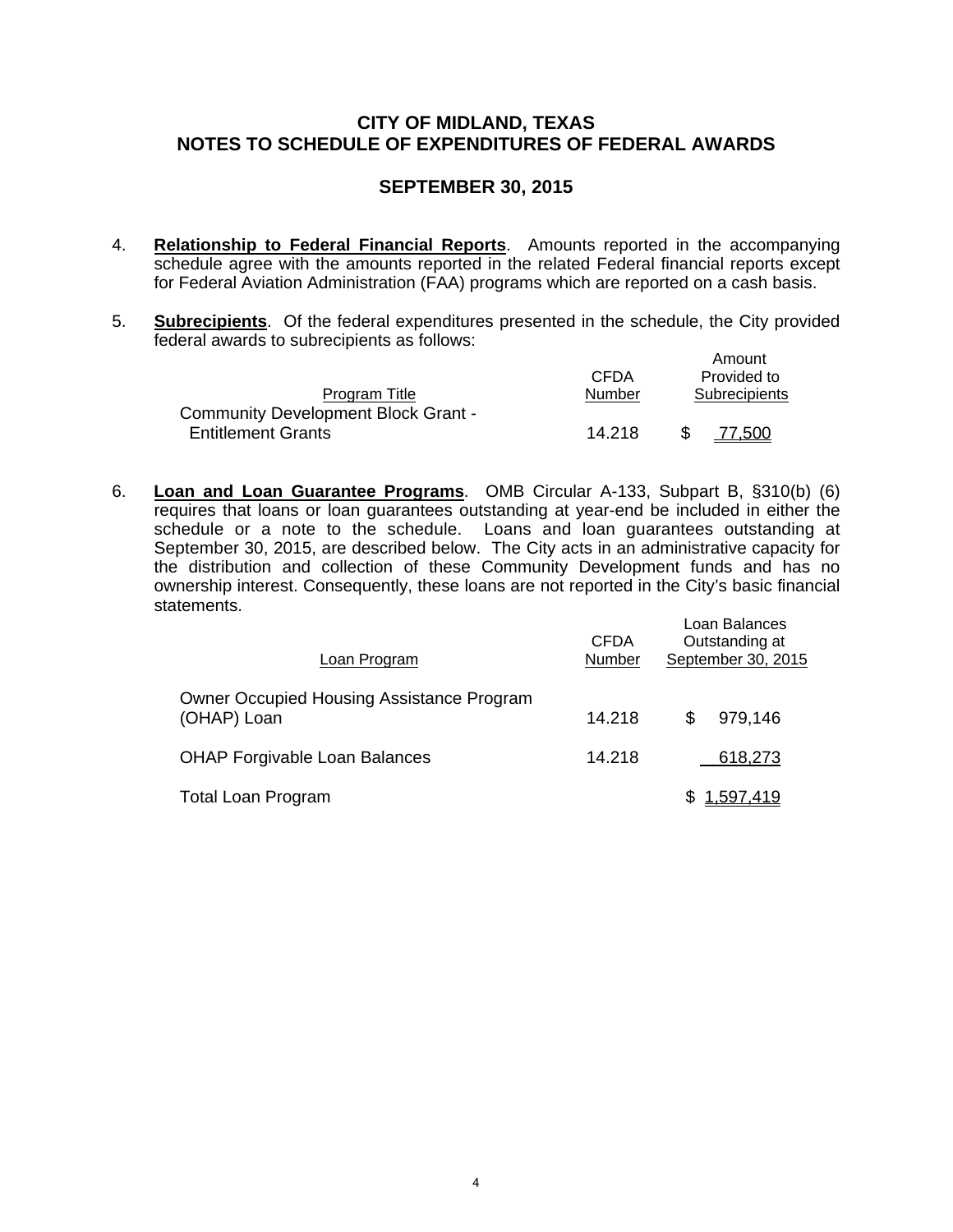

**KPMG LLP** Two Park Square, Suite 700 6565 Americas Parkway, N.E. Albuquerque, NM 87110-8179

#### **Independent Auditors' Report on Internal Control over Financial Reporting and on Compliance and Other Matters Based on an Audit of Financial Statements Performed in Accordance With**  *Government Auditing Standards*

The Honorable Mayor, City Council, and City Manager The City of Midland, Texas:

We have audited, in accordance with the auditing standards generally accepted in the United States of America and the standards applicable to financial audits contained in *Government Auditing Standards*, issued by the Comptroller General of the United States, the financial statements of the governmental activities, the business-type activities, the aggregate discretely presented component units, each major fund, and the aggregate remaining fund information of the City of Midland (the City) as of and for the year ended September 30, 2015, and the related notes to the financial statements, which collectively comprise the City's basic financial statements, and have issued our report thereon dated March 30, 2016. We have separately audited the financial statements of the Midland Development Corporation (MDC), the Midland Football/Soccer and Baseball Complex Development Corporation (SCDC), and the Midland Spaceport Development Corporation (Spaceport) for the year ended September 30, 2015, which represent all of the assets, net position, and revenue of the aggregate discretely presented component units and have issued our Independent Auditors' Report on Internal Control over Financial Reporting and on Compliance and Other Matters Based on an Audit of Financial Statements Performed in Accordance with *Government Auditing Standards* thereon dated March 30, 2016.

#### **Internal Control over Financial Reporting**

In planning and performing our audit of the basic financial statements, we considered the City's internal control over financial reporting (internal control) to determine the audit procedures that are appropriate in the circumstances for the purpose of expressing our opinion on the basic financial statements, but not for the purpose of expressing an opinion on the effectiveness of the City's internal control. Accordingly, we do not express an opinion on the effectiveness of the City's internal control.

A deficiency in internal control exists when the design or operation of a control does not allow management or employees, in the normal course of performing their assigned functions, to prevent, or detect and correct, misstatements on a timely basis. A material weakness is a deficiency, or combination of deficiencies, in internal control, such that there is a reasonable possibility that a material misstatement of the entity's financial statements will not be prevented, or detected and corrected, on a timely basis. A significant deficiency is a deficiency, or a combination of deficiencies, in internal control that is less severe than a material weakness, yet important enough to merit attention by those charged with governance.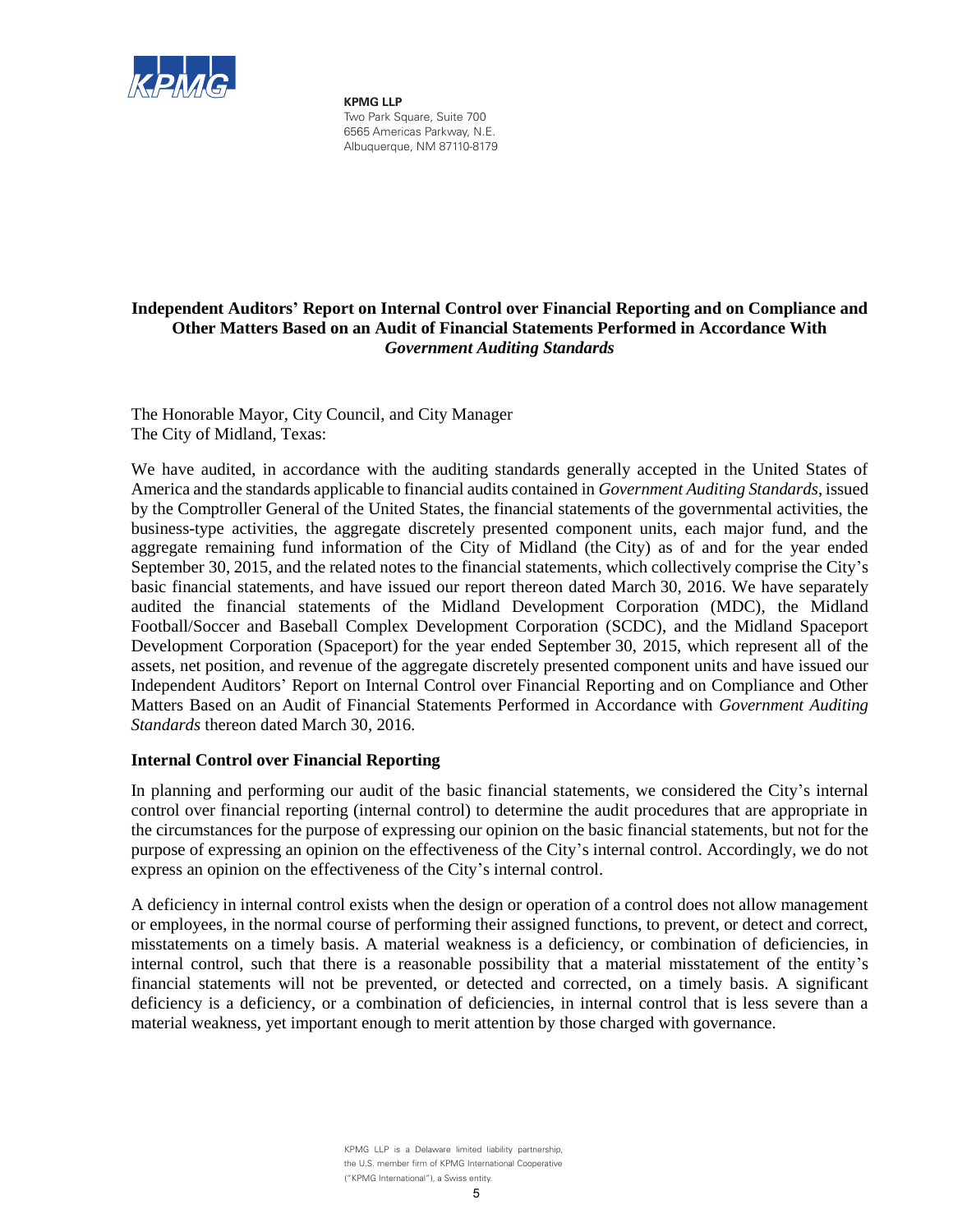

Our consideration of internal control was for the limited purpose described in the first paragraph of this section and was not designed to identify all deficiencies in internal control that might be material weaknesses or significant deficiencies. Given these limitations, during our audit, we did not identify any deficiencies in internal control that we consider to be material weaknesses. However, material weaknesses may exist that have not been identified.

#### **Compliance and Other Matters**

As part of obtaining reasonable assurance about whether the City's basic financial statements are free from material misstatement, we performed tests of its compliance with certain provisions of laws, regulations, contracts, and grant agreements, noncompliance with which could have a direct and material effect on the determination of financial statement amounts. However, providing an opinion on compliance with those provisions was not an objective of our audit, and accordingly, we do not express such an opinion. The results of our tests disclosed no instances of noncompliance or other matters that are required to be reported under *Government Auditing Standards*.

#### **Purpose of This Report**

The purpose of this report is solely to describe the scope of our testing of internal control and compliance and the results of that testing, and not to provide an opinion on the effectiveness of the City's internal control or on compliance. This report is an integral part of an audit performed in accordance with *Government Auditing Standards* in considering the City's internal control and compliance. Accordingly, this communication is not suitable for any other purpose.

KPMG LLP

Albuquerque, New Mexico March 30, 2016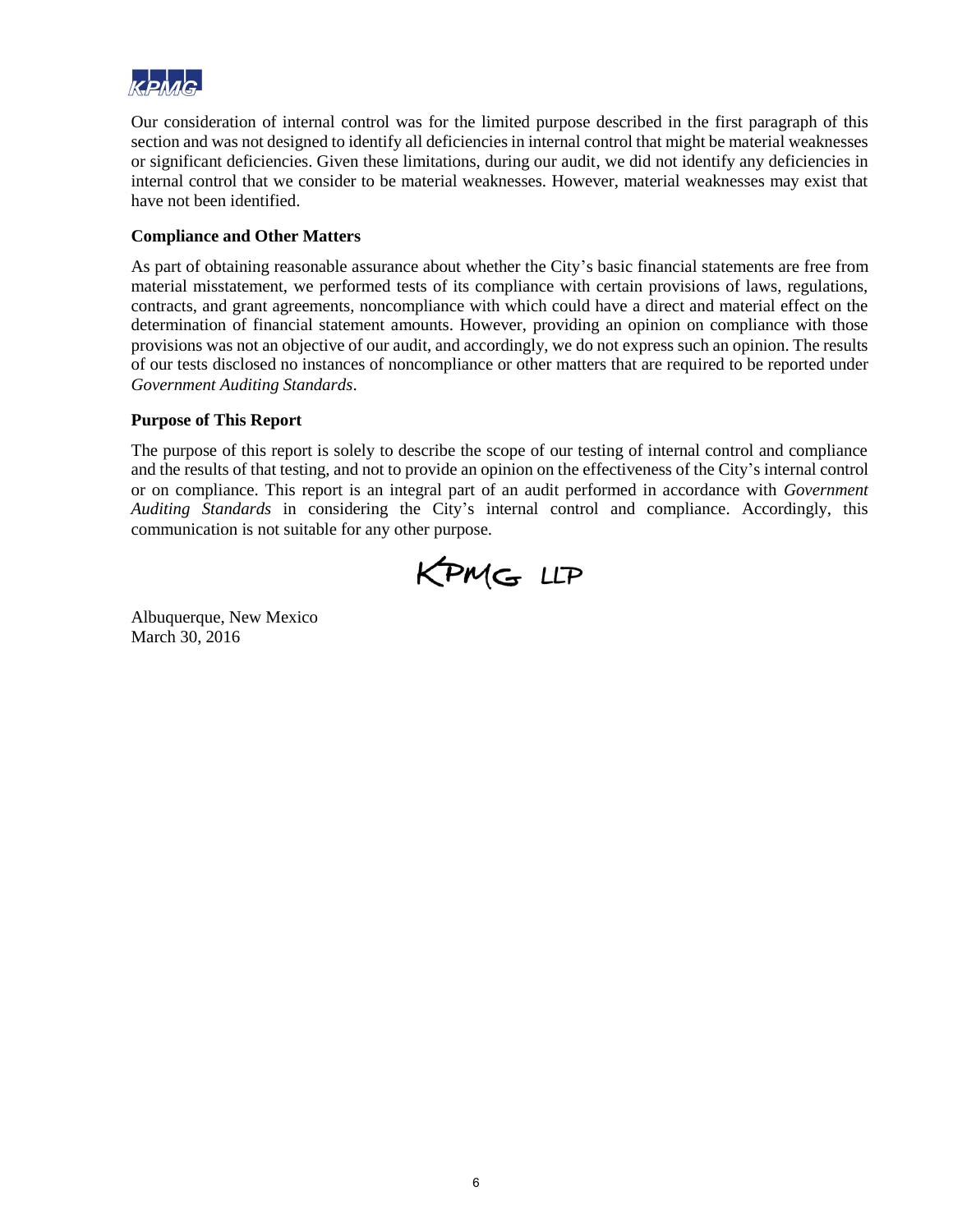

**KPMG LLP** Two Park Square, Suite 700 6565 Americas Parkway, N.E. Albuquerque, NM 87110-8179

#### **Independent Auditors' Report on Compliance for Each Major Federal Program; Report on Internal Control over Compliance; and Report on Schedule of Expenditures of Federal Awards Required by OMB Circular A-133,** *Audits of States, Local Governments, and Non-Profit Organizations*

The Honorable Mayor, City Council, and City Manager City of Midland, Texas:

#### **Report on Compliance for Each Major Federal Program**

We have audited the City of Midland, Texas' (the City) compliance with the types of compliance requirements described in the *OMB Circular A-133 Compliance Supplement* that could have a direct and material effect on each of the City's major federal programs for the year ended September 30, 2015. The City's major federal programs are identified in the summary of auditors' results section of the accompanying schedule of findings and questioned costs.

#### *Management's Responsibility*

Management is responsible for compliance with the requirements of laws, regulations, contracts, and grants applicable to its federal programs.

#### *Auditors' Responsibility*

Our responsibility is to express an opinion on compliance for each of the City's major federal programs based on our audit of the types of compliance requirements referred to above. We conducted our audit of compliance in accordance with auditing standards generally accepted in the United States of America; the standards applicable to financial audits contained in *Government Auditing Standards*, issued by the Comptroller General of the United States; and OMB Circular A-133, *Audits of States, Local Governments, and Non-Profit Organizations*. Those standards and OMB Circular A-133 require that we plan and perform the audit to obtain reasonable assurance about whether noncompliance with the types of compliance requirements referred to above that could have a direct and material effect on a major federal program occurred. An audit includes examining, on a test basis, evidence about the City's compliance with those requirements and performing such other procedures as we considered necessary in the circumstances.

We believe that our audit provides a reasonable basis for our opinion on compliance for each major federal program. However, our audit does not provide a legal determination of the City's compliance.

#### *Opinion on the Major Federal Program*

In our opinion, the City of Midland Texas complied, in all material respects, with the types of compliance requirements referred to above that could have a direct and material effect on each of its major federal programs for the year ended September 30, 2015.

#### **Report on Internal Control over Compliance**

Management of the City is responsible for establishing and maintaining effective internal control over compliance with the types of compliance requirements referred to above. In planning and performing our audit of compliance, we considered the City's internal control over compliance with the types of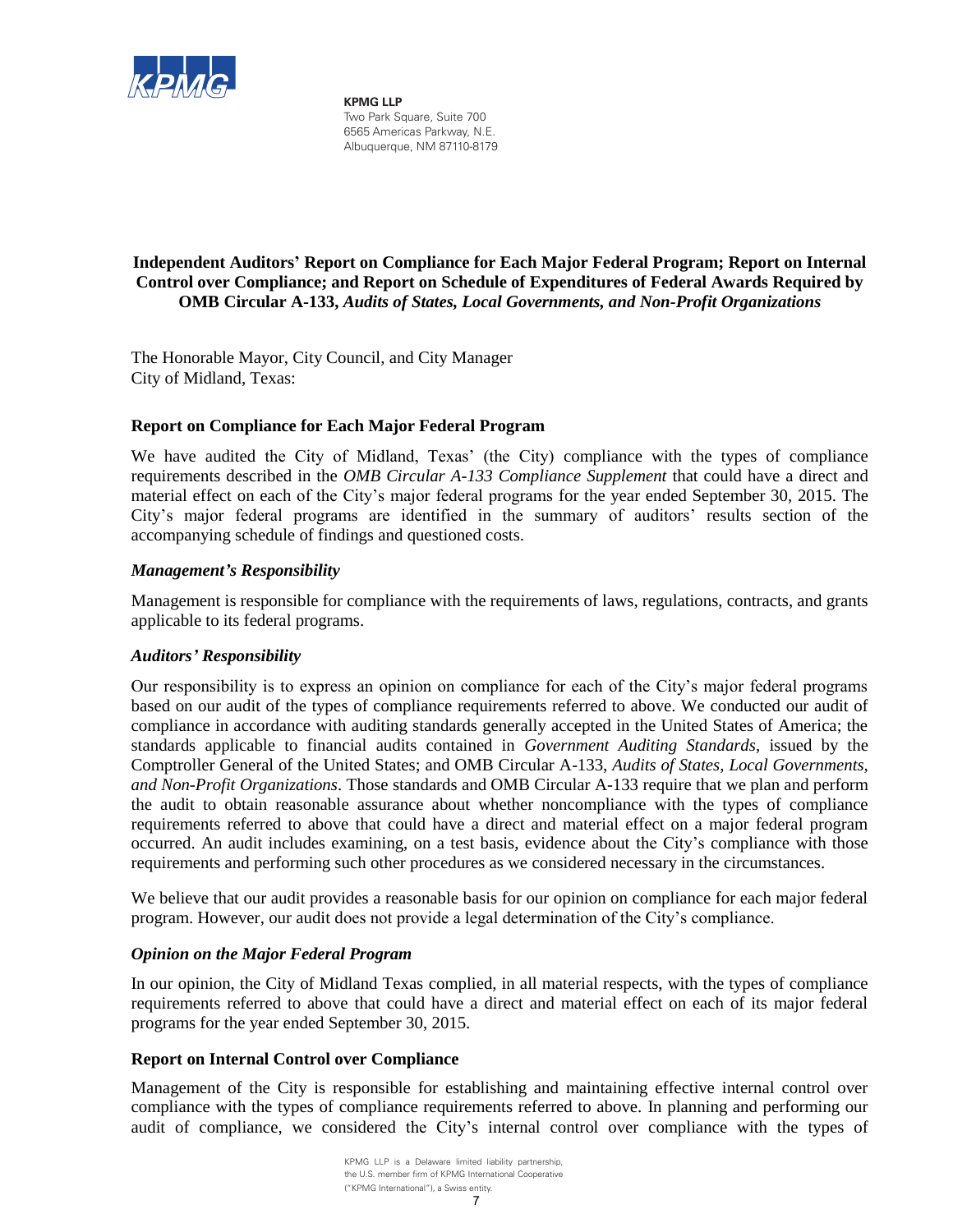

requirements that could have a direct and material effect on each major federal program to determine the auditing procedures that are appropriate in the circumstances for the purpose of expressing an opinion on compliance for each major federal program and to test and report on internal control over compliance in accordance with OMB Circular A-133, but not for the purpose of expressing an opinion on the effectiveness of internal control over compliance. Accordingly, we do not express an opinion on the effectiveness of the City's internal control over compliance.

A deficiency in internal control over compliance exists when the design or operation of a control over compliance does not allow management or employees, in the normal course of performing their assigned functions, to prevent, or detect and correct, noncompliance with a type of compliance requirement of a federal program on a timely basis. A material weakness in internal control over compliance is a deficiency, or combination of deficiencies, in internal control over compliance, such that there is a reasonable possibility that material noncompliance with a type of compliance requirement of a federal program will not be prevented, or detected and corrected, on a timely basis. A significant deficiency in internal control over compliance is a deficiency, or a combination of deficiencies, in internal control over compliance with a type of compliance requirement of a federal program that is less severe than a material weakness in internal control over compliance, yet important enough to merit attention by those charged with governance.

Our consideration of internal control over compliance was for the limited purpose described in the first paragraph of this section and was not designed to identify all deficiencies in internal control over compliance that might be material weaknesses or significant deficiencies. We did not identify any deficiencies in internal control over compliance that we consider to be material weaknesses. However, material weaknesses may exist that have not been identified.

The purpose of this report on internal control over compliance is solely to describe the scope of our testing of internal control over compliance and the results of that testing based on the requirements of OMB Circular A-133. Accordingly, this report is not suitable for any other purpose.

#### **Report on Schedule of Expenditures of Federal Awards Required by OMB Circular A-133**

We have audited the financial statements of the governmental activities, the business-type activities, the aggregate discretely presented component units, each major fund, and the aggregate remaining fund information of the City as of and for the year ended September 30, 2015, and have issued our report thereon dated March 30, 2016, which contained an unmodified opinion on those financial statements. Our audit was conducted for the purpose of forming an opinion on the financial statements taken as a whole. The accompanying schedule of expenditures of federal awards is presented for purposes of additional analysis as required by OMB Circular A-133 and is not a required part of the financial statements. Such information is the responsibility of management and was derived from and relates directly to the underlying accounting and other records used to prepare the financial statements. The information has been subjected to the auditing procedures applied in the audit of the financial statements and certain additional procedures, including comparing and reconciling such information directly to the underlying accounting and other records used to prepare the financial statements or to the financial statements themselves, and other additional procedures in accordance with auditing standards generally accepted in the United States of America. In our opinion, the schedule of expenditures of federal awards is fairly stated in all material respects in relation to the financial statements taken as a whole.

KPMG LLP

Albuquerque, New Mexico June 15, 2016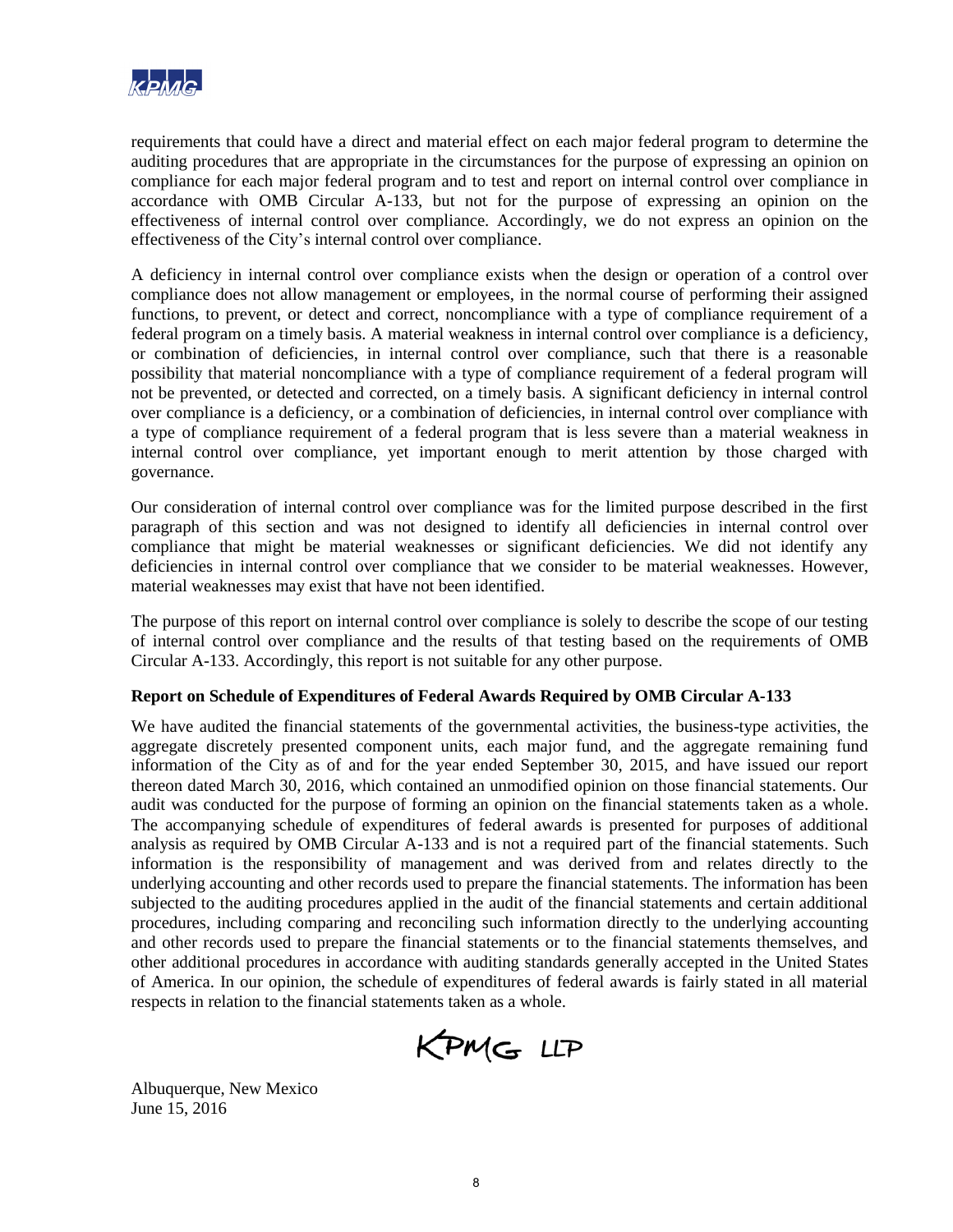# **CITY OF MIDLAND, TEXAS Schedule of Findings and Questioned Costs Year Ended September 30, 2015**

# **Section I—Summary of Auditors' Results**

## **Financial Statements**

Type of auditors' report issued: U**nmodified**

Internal control over financial reporting:

|                                                                                                                                                             | Material weakness(es) identified?                                                            |                                                                                             | _yes                     | $X$ no                                 |
|-------------------------------------------------------------------------------------------------------------------------------------------------------------|----------------------------------------------------------------------------------------------|---------------------------------------------------------------------------------------------|--------------------------|----------------------------------------|
| $\bullet$                                                                                                                                                   | Significant deficiency(ies) identified that are<br>not considered to be material weaknesses? |                                                                                             | $\rule{1em}{0.15mm}$ yes | $\underline{\mathsf{X}}$ none reported |
|                                                                                                                                                             |                                                                                              | Noncompliance material to financial statements noted?                                       | yes                      | X no                                   |
|                                                                                                                                                             | <b>Federal Awards</b>                                                                        |                                                                                             |                          |                                        |
|                                                                                                                                                             | Internal control over major programs:                                                        |                                                                                             |                          |                                        |
| $\bullet$                                                                                                                                                   | Material weakness(es) identified?                                                            |                                                                                             | ____ yes                 | $\mathsf{X}$<br>no                     |
|                                                                                                                                                             | Significant deficiency (ies) identified that are                                             | not considered to be material weakness(es)?                                                 | yes                      | $X$ _ none reported                    |
|                                                                                                                                                             |                                                                                              | Type of auditor's report issued on compliance for major program: Unmodified                 |                          |                                        |
| Any audit findings disclosed that are required to be<br>$\frac{\ }{\ }$ yes<br>X no<br>reported in accordance with section 510(a) of OMB<br>Circular A-133? |                                                                                              |                                                                                             |                          |                                        |
|                                                                                                                                                             | Programs tested as major programs:                                                           |                                                                                             |                          |                                        |
|                                                                                                                                                             | <b>CFDA Number</b>                                                                           | Name of Federal Program or Cluster                                                          |                          |                                        |
| 14.218<br>20.106                                                                                                                                            |                                                                                              | <b>Community Development Block Grants/Entitlement Grants</b><br>Airport Improvement Program |                          |                                        |
|                                                                                                                                                             |                                                                                              | Dollar threshold used to distinguish between type A and type B programs:                    |                          | \$300,000                              |
|                                                                                                                                                             | Auditee qualified as low-risk auditee?                                                       |                                                                                             | $\rule{1em}{0.15mm}$ yes | $X_{\_\_}$ no                          |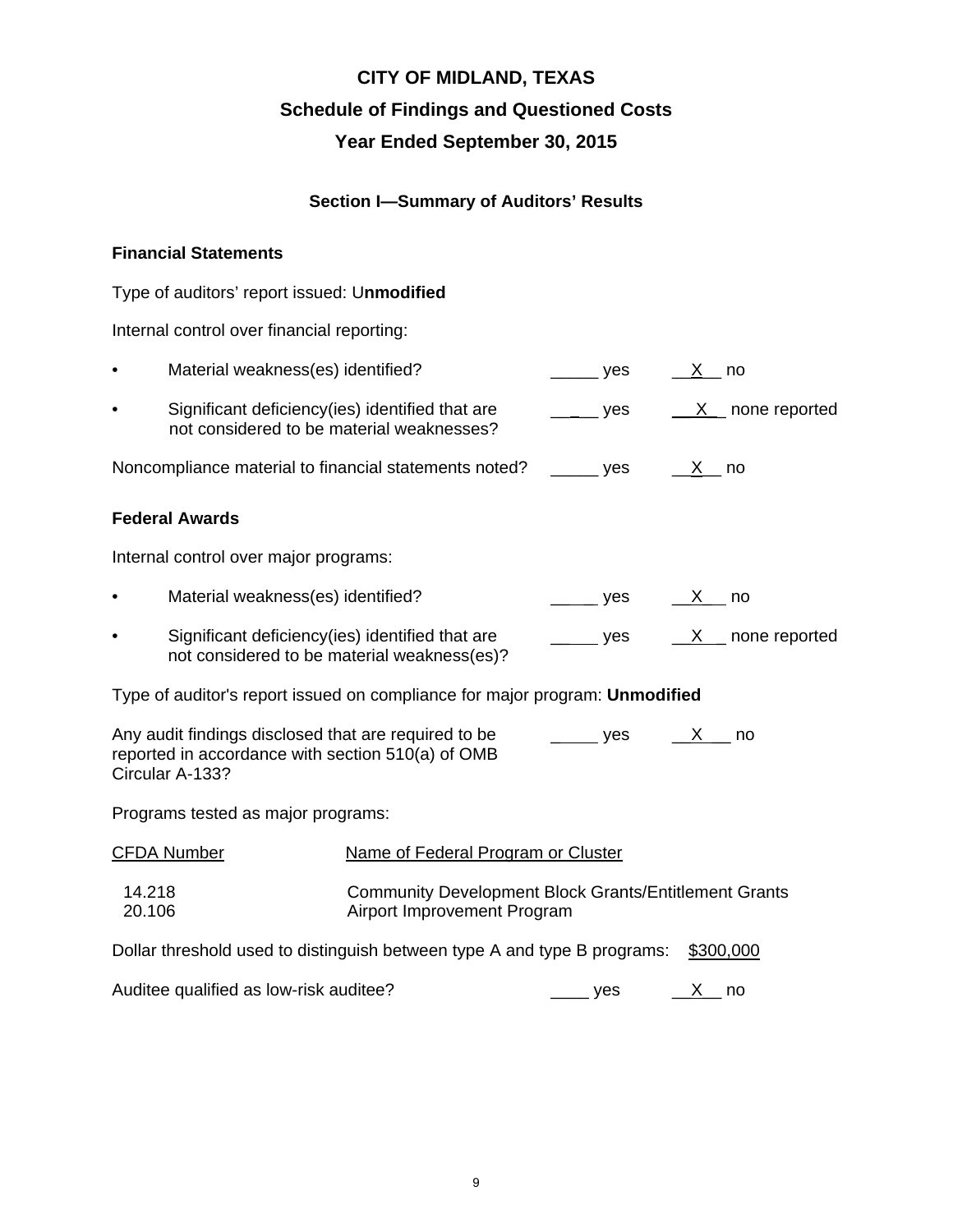**Section II- Financial Statement Findings** 

**None Noted** 

 **Section III- Federal Award Findings and Questioned Costs** 

**None Noted**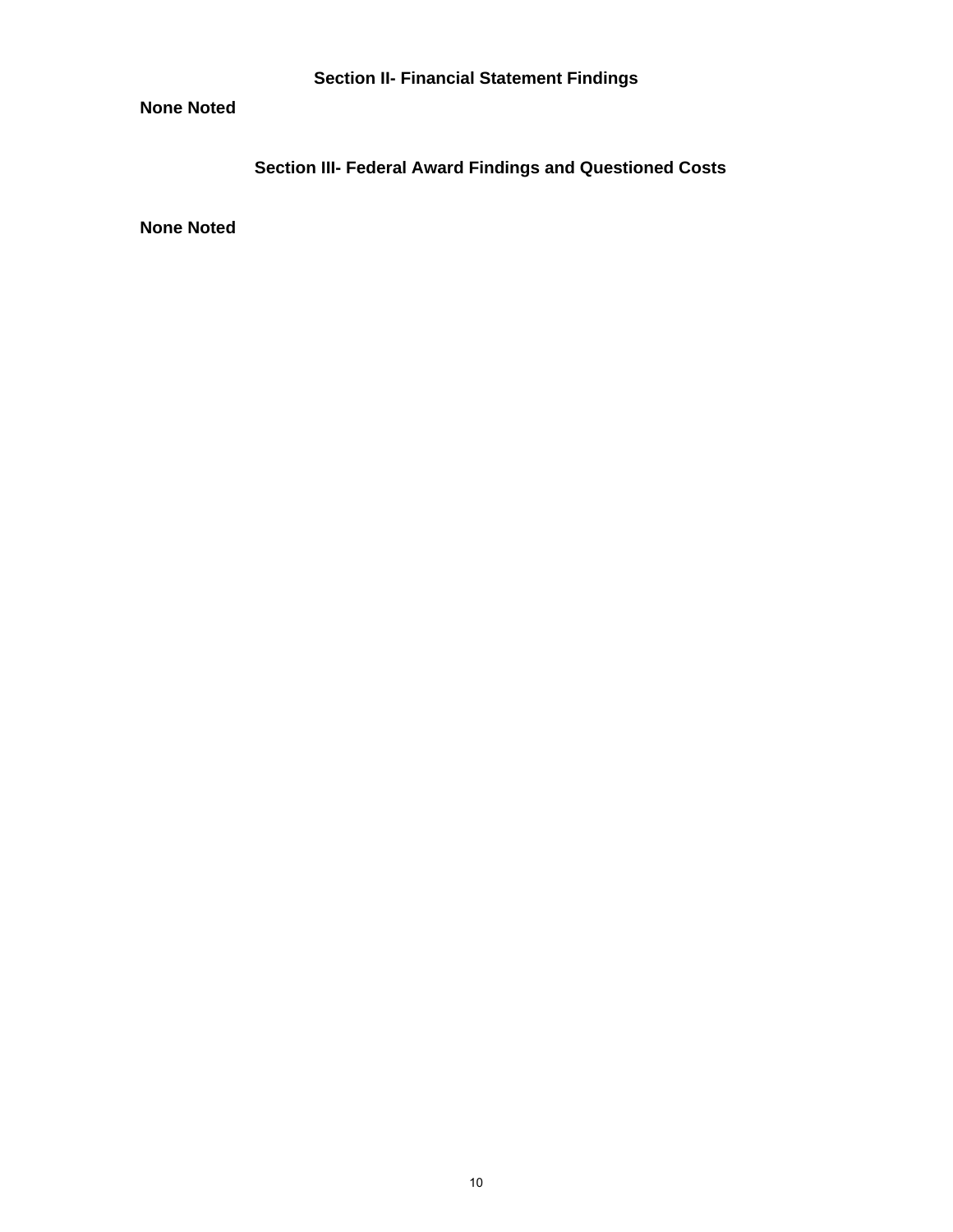# END OF OMB CIRCULAR A-133 REPORTS PAMPHLET

# PAGES TO FOLLOW ARE ASSOCIATED DOCUMENTS